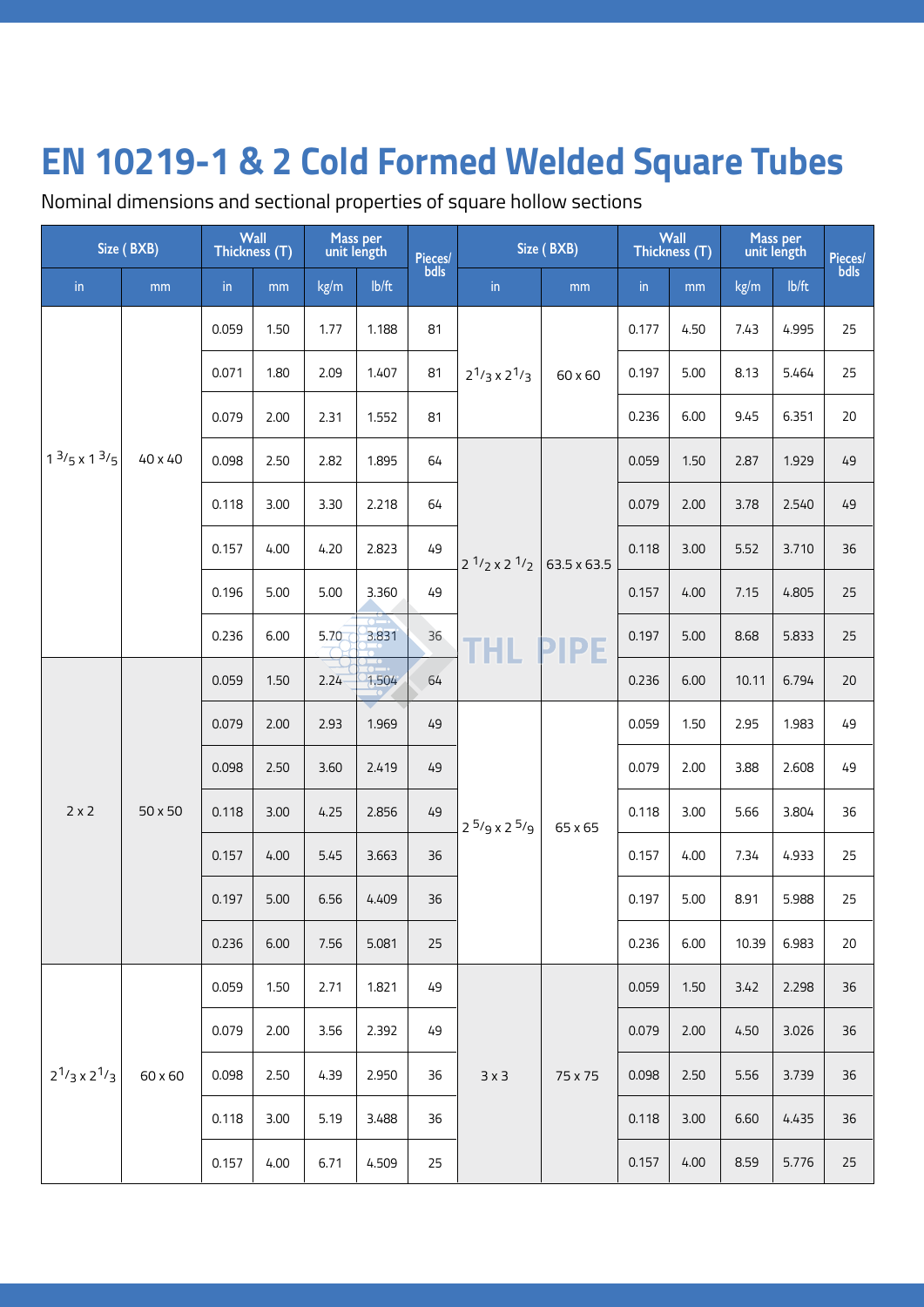Nominal dimensions and sectional properties of square hollow sections

|                          | Size (BXB) | Wall<br>Thickness (T) |      | Mass per<br>unit length |        | Pieces/<br>Lbdls | Size (BXB)                            |                 | Wall<br>Thickness (T) |       | Mass per<br>unit length |        | Pieces/<br>bdls |
|--------------------------|------------|-----------------------|------|-------------------------|--------|------------------|---------------------------------------|-----------------|-----------------------|-------|-------------------------|--------|-----------------|
| in                       | mm         | in                    | mm   | kg/m                    | lb/ft  |                  | $\mathsf{in}$                         | mm              | $\mathsf{in}$         | mm    | kg/m                    | lb/ft  |                 |
|                          |            | 0.177                 | 4.50 | 9.55                    | 6.419  | 25               |                                       |                 | 0.079                 | 2.00  | 5.45                    | 3.663  | 36              |
| $3 \times 3$             | 75 x 75    | 0.197                 | 5.00 | 10.50                   | 7.056  | 20               |                                       |                 | 0.098                 | 2.50  | 6.74                    | 4.530  | 36              |
|                          |            | 0.236                 | 6.00 | 12.30                   | 8.266  | 20               | $3^{6}/11 \times 3^{6}/11$            | 90 x 90         | 0.118                 | 3.00  | 8.01                    | 5.383  | 36              |
|                          |            | 0.079                 | 2.00 | 4.82                    | 3.237  | 36               |                                       |                 | 0.157                 | 4.00  | 10.50                   | 7.056  | 25              |
|                          |            | 0.098                 | 2.50 | 5.96                    | 4.003  | 36               |                                       |                 | 0.197                 | 5.00  | 12.80                   | 8.602  | 20              |
|                          |            | 0.118                 | 3.00 | 7.07                    | 4.751  | 25               |                                       |                 | 0.236                 | 6.00  | 15.10                   | 10.148 | 16              |
|                          |            | 0.157                 | 4.00 | 9.22                    | 6.196  | 25               |                                       |                 | 0.315                 | 8.00  | 18.90                   | 12.702 | 12              |
| $3^{1/7} \times 3^{1/7}$ | 80 x 80    | 0.177                 | 4.50 | 10.26                   | 6.894  | 25               |                                       | <b>THL PIPE</b> | 0.079                 | 2.00  | 6.07                    | 4.081  | 25              |
|                          |            | 0.197                 | 5.00 | 11.30                   | 7.594  | 20               |                                       |                 | 0.098                 | 2.50  | 7.53                    | 5.058  | 25              |
|                          |            | 0.236                 | 6.00 | 13.20                   | 8.871  | 16               |                                       |                 | 0.118                 | 3.00  | 8.96                    | 6.022  | 20              |
|                          |            | 0.315                 | 8.00 | 16.40                   | 11.022 | 12               |                                       |                 | 0.157                 | 4.00  | 11.70                   | 7.863  | 20              |
|                          |            | 0.354                 | 9.00 | 17.90                   | 12.030 | 12               |                                       |                 | 0.177                 | 4.50  | 13.08                   | 8.793  | 16              |
|                          |            | 0.079                 | 2.00 | 5.38                    | 3.616  | 25               | $4 \times 4$                          | 100 x 100       | 0.197                 | 5.00  | 14.40                   | 9.677  | 16              |
|                          |            | 0.098                 | 2.50 | 6.66                    | 4.476  | 25               |                                       |                 | 0.217                 | 5.50  | 15.71                   | 10.556 | 12              |
|                          |            | 0.118                 | 3.00 | 7.92                    | 5.323  | 25               |                                       |                 | 0.236                 | 6.00  | 17.00                   | 11.425 | 12              |
| $3^{1/2} \times 3^{1/2}$ |            | 0.157                 | 4.00 | 10.35                   | 6.956  | 20               |                                       |                 | 0.315                 | 8.00  | 21.40                   | 14.382 | 9               |
|                          | 89 x 89    | 0.197                 | 5.00 | 12.68                   | 8.522  | 16               |                                       |                 | 0.354                 | 9.00  | 23.53                   | 15.813 | 9               |
|                          |            | 0.236                 | 6.00 | 14.91                   | 10.020 | 16               |                                       |                 | 0.394                 | 10.00 | 25.60                   | 17.204 | 9               |
|                          |            | 0.315                 | 8.00 | 18.62                   | 12.513 | 12               |                                       |                 | 0.472                 | 12.00 | 28.31                   | 19.026 | 8               |
|                          |            | 0.354                 | 9.00 | 20.43                   | 13.730 | 12               | $4^{11}/15 \times 4^{11}/15$ 120 x120 |                 | 0.098                 | 2.50  | 9.10                    | 6.116  | 20              |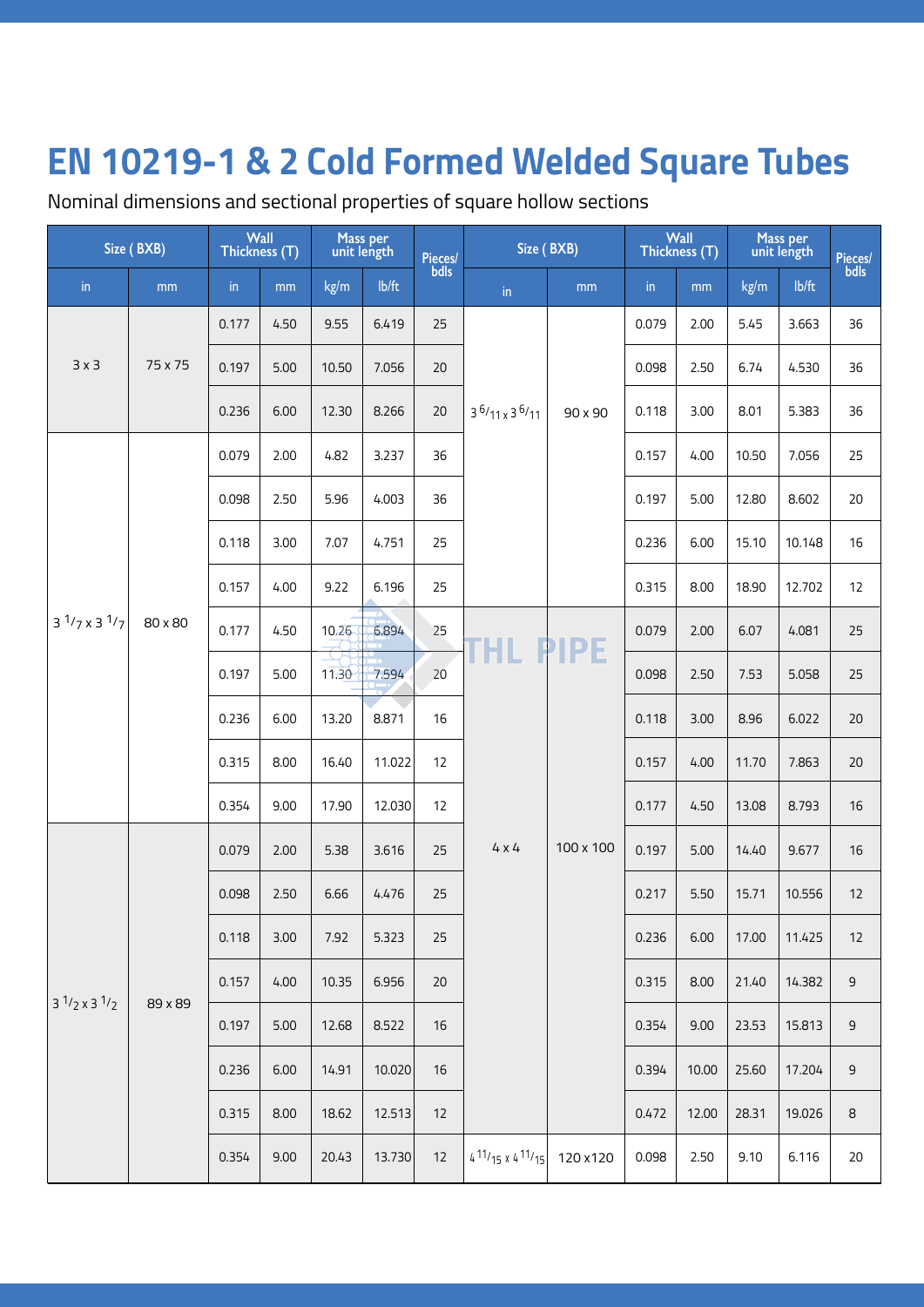Nominal dimensions and sectional properties of square hollow sections

| Size (BXB)                   |           | Wall<br>Thickness (T) |       | Mass per<br>unit length |        | Pieces/<br>bdls |                            | Size (BXB)               |       | Wall<br>Thickness (T) |       | Mass per<br>unit length |                 |
|------------------------------|-----------|-----------------------|-------|-------------------------|--------|-----------------|----------------------------|--------------------------|-------|-----------------------|-------|-------------------------|-----------------|
| in                           | mm        | in                    | mm    | kg/m                    | lb/ft  |                 | in                         | mm                       | in    | mm                    | kg/m  | Ib/ft                   | Pieces/<br>bdls |
|                              |           | 0.118                 | 3.00  | 10.80                   | 7.258  | 20              |                            |                          | 0.315 | 8.00                  | 31.40 | 21.102                  | 6               |
|                              |           | 0.157                 | 4.00  | 14.20                   | 9.543  | 16              |                            |                          | 0.394 | 10.00                 | 38.10 | 25.605                  | 6               |
|                              |           | 0.197                 | 5.00  | 17.50                   | 11.761 | 12              |                            |                          | 0.472 | 12.00                 | 43.40 | 29.167                  | 4               |
| $4^{11}/15 \times 4^{11}/15$ | 120 x 120 | 0.236                 | 6.00  | 20.70                   | 13.911 | 12              |                            |                          | 0.157 | 4.00                  | 18.00 | 12.097                  | 12              |
|                              |           | 0.315                 | 8.00  | 26.40                   | 17.742 | 9               |                            |                          | 0.197 | 5.00                  | 22.30 | 14.987                  | $\mathsf 9$     |
|                              |           | 0.354                 | 9.00  | 29.20                   | 19.624 | 9               |                            |                          | 0.236 | 6.00                  | 26.40 | 17.742                  | 9               |
|                              |           | 0.394                 | 10.00 | 31.80                   | 21.371 | 9               | 6x6<br>THL                 | 150 x 150<br><b>PIPE</b> | 0.315 | 8.00                  | 33.90 | 22.782                  | 6               |
|                              |           | 0.472                 | 12.00 | 35.80                   | 24.059 | 8               |                            |                          | 0.354 | 9.00                  | 37.66 | 25.309                  | 6               |
|                              | 125 x 125 | 0.098                 | 2.50  | 9.49                    | 6.378  | 20              |                            |                          | 0.394 | 10.00                 | 41.30 | 27.755                  | 6               |
|                              |           | 0.118                 | 3.00  | 11.31                   | 7.601  | 16              |                            |                          | 0.472 | 12.00                 | 47.10 | 31.653                  | 4               |
|                              |           | 0.157                 | 4.00  | 14.90                   | 10.013 | 16              |                            | 160 x 160                | 0.157 | 4.00                  | 19.30 | 12.970                  | 12              |
| 5x5                          |           | 0.197                 | 5.00  | 18.30                   | 12.298 | 12              |                            |                          | 0.197 | 5.00                  | 23.80 | 15.995                  | 9               |
|                              |           | 0.236                 | 6.00  | 21.70                   | 14.583 | 12              | $6^{3}/10 \times 6^{3}/10$ |                          | 0.236 | 6.00                  | 28.30 | 19.019                  | 9               |
|                              |           | 0.315                 | 8.00  | 27.70                   | 18.616 | $\mathsf 9$     |                            |                          | 0.315 | 8.00                  | 36.50 | 24.530                  | $\,$ 6          |
|                              |           | 0.354                 | 9.00  | 30.60                   | 20.565 | 9               |                            |                          | 0.394 | 10.00                 | 44.40 | 29.839                  | 4               |
|                              |           | 0.394                 | 10.00 | 33.40                   | 22.446 | 8               |                            |                          | 0.472 | 12.00                 | 50.90 | 34.207                  | 4               |
|                              |           | 0.472                 | 12.00 | 37.70                   | 25.336 | 8               |                            |                          | 0.157 | 4.00                  | 21.80 | 14.651                  | $\mathsf 9$     |
|                              |           | 0.157                 | 4.00  | 16.80                   | 11.290 | 12              | $7^{3}/32 \times 7^{3}/32$ | 180 x 180                | 0.197 | 5.00                  | 27.00 | 18.145                  | $\mathsf 9$     |
| $5^{12}/23 \times 5^{12}/23$ | 140 x 140 | 0.197                 | 5.00  | 20.70                   | 13.911 | 9               |                            |                          | 0.236 | 6.00                  | 32.10 | 21.573                  | $9\,$           |
|                              |           | 0.236                 | 6.00  | 24.50                   | 16.465 | 9               |                            |                          | 0.315 | 8.00                  | 41.50 | 27.890                  | 4               |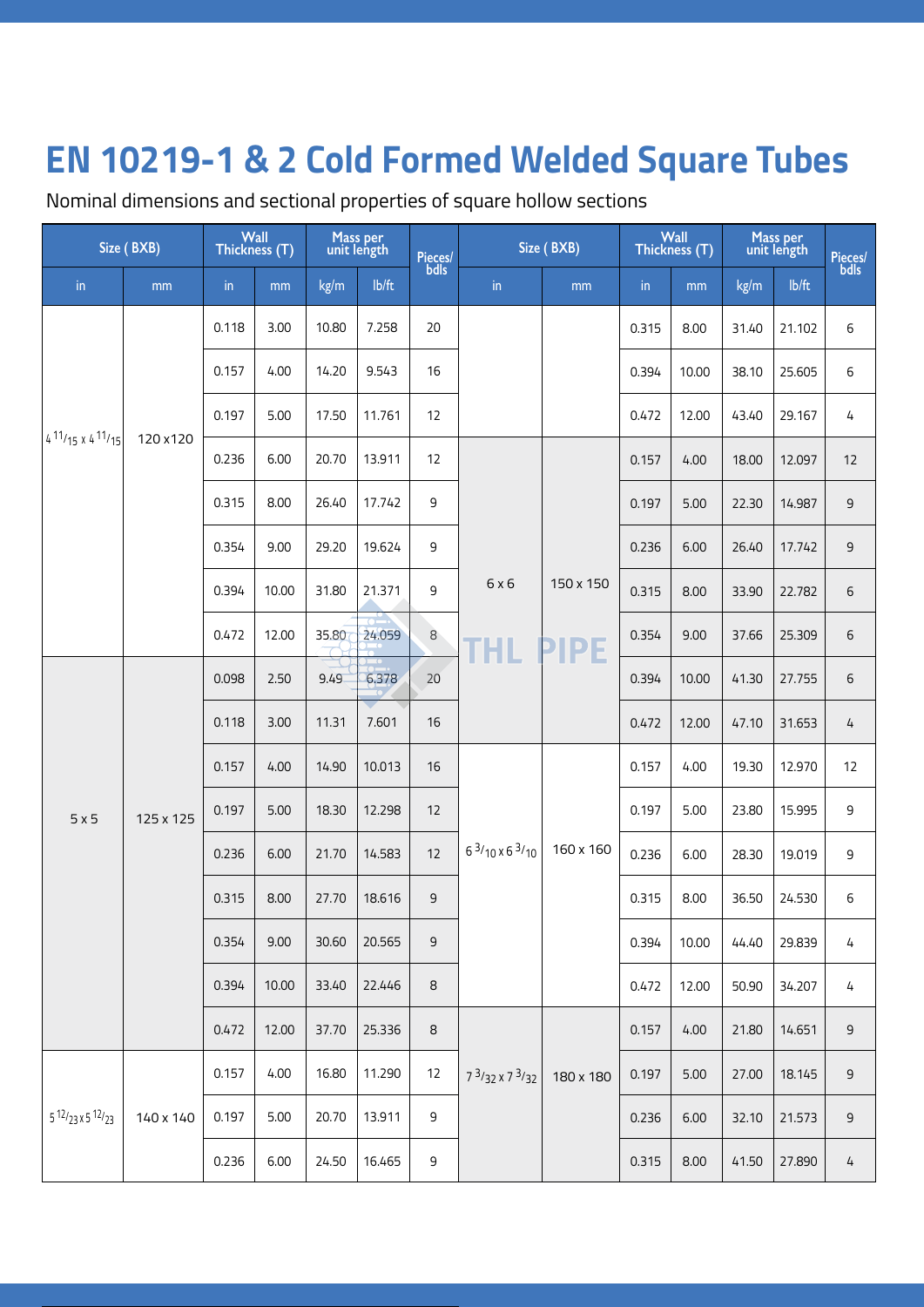### **EN 10219-1 & 2 Cold Formed Welded Square Tubes EN 10219-1 & 2 Cold Formed Welded Square Tubes**

Nominal dimensions and sectional properties of square hollow sections

| Size (BXB)    |           | Wall<br>Mass per<br>unit length<br>Thickness (T) |       | Pieces/ | Size (BXB) |      | <b>Wall</b><br>Thickness (T) |           | Mass per<br>unit length |       | <b>Pieces/</b> |        |                |   |
|---------------|-----------|--------------------------------------------------|-------|---------|------------|------|------------------------------|-----------|-------------------------|-------|----------------|--------|----------------|---|
| $\mathsf{in}$ | mm        | in                                               | mm    | kg/m    | lb/ft      | bdls | in                           | mm        | in                      | mm    | kg/m           | lb/ft  | bdls           |   |
|               |           | 0.394                                            | 10.00 | 50.70   | 34.073     | 4    | $8 \times 8$                 | 200 x 200 | 0.472                   | 12.00 | 66.00          | 44.355 | 2              |   |
|               |           | 0.472                                            | 12.00 | 58.50   | 39.315     | 4    | $10 \times 10$               |           |                         | 0.157 | 4.00           | 30.57  | 20.544         | 4 |
|               | 200 x 200 | 0.157                                            | 4.00  | 24.30   | 16.331     | 6    |                              | 250 x 250 | 0.197                   | 5.00  | 38.00          | 25.538 | 4              |   |
| $8 \times 8$  |           | 0.197                                            | 5.00  | 30.10   | 20.228     | 6    |                              |           | 0.236                   | 6.00  | 45.20          | 30.376 | 4              |   |
|               |           | 0.236                                            | 6.00  | 35.80   | 24.059     | 4    |                              |           | 0.315                   | 8.00  | 59.10          | 39.718 | 4              |   |
|               |           | 0.315                                            | 8.00  | 46.50   | 31.250     | 4    |                              |           | 0.394                   | 10.00 | 72.70          | 48.858 | $\overline{2}$ |   |
|               |           | 0.394                                            | 10.00 | 57.00   | 38.306     | 4    |                              |           | 0.472                   | 12.00 | 84.80          | 56.989 | $\overline{2}$ |   |

#### **TOLERANCES ON SHAPE AND MASS**

## **THL PIPE**

| <b>Characteristic</b>         | Circular hollow sections                                                             | Square and Rectangular hollow sections           |                                   |  |  |  |
|-------------------------------|--------------------------------------------------------------------------------------|--------------------------------------------------|-----------------------------------|--|--|--|
|                               |                                                                                      | Side length (mm)                                 | <b>Tolerance</b>                  |  |  |  |
| External dimensions (D,B & H) |                                                                                      | H, B < 100                                       | $± 1%$ with a min. $± 0.5$ mm     |  |  |  |
|                               | $± 1%$ , with a minimum<br>of $\pm$ 0.5 mm and<br>a maximum of $\pm$ 10 mm           | $100 \le H, B \le 200$                           | ± 0.8%                            |  |  |  |
|                               |                                                                                      | H, B > 200                                       | ± 0.6%                            |  |  |  |
| Thickness(T)                  | For $D \leq 406.4$ mm,<br>$T \le 5.0$ mm ± 10%<br>$T > 5.0$ mm $\pm$ 0.5mm           | $T \le 5.0$ mm ± 10%<br>$T > 5.0$ mm $\pm$ 0.5mm |                                   |  |  |  |
| Out of roundness(O)           | 2% for hollow sections having<br>a diameter to thickness<br>ration not exceeding 100 |                                                  |                                   |  |  |  |
| Concavity/Convexity           |                                                                                      |                                                  | Max. 0.8% with a minimum of 0.5mm |  |  |  |
| Squareness of sides(Ø         |                                                                                      | $90^{\circ}$ ± 1 <sup>°</sup>                    |                                   |  |  |  |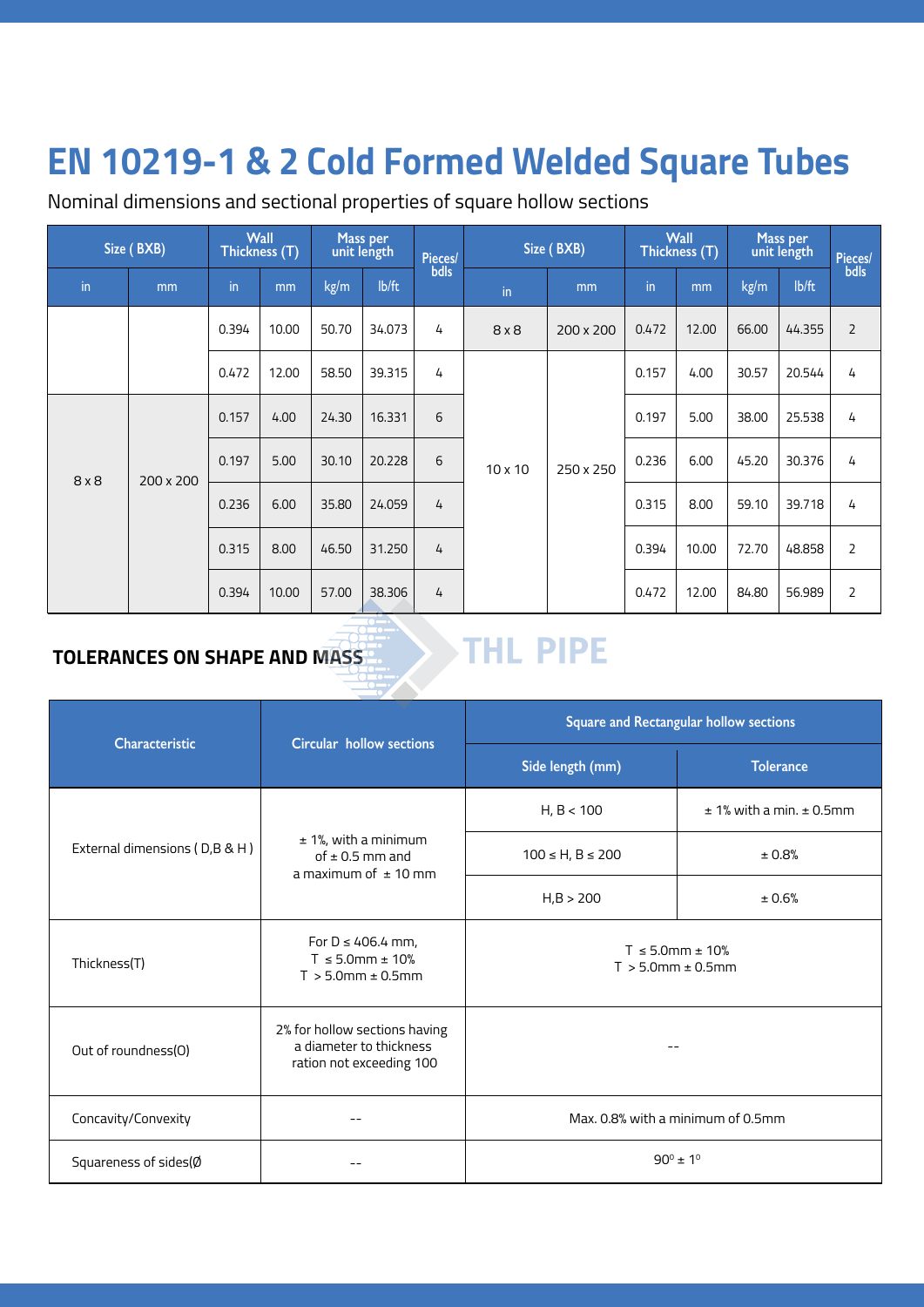#### **EN 10219-1 & 2 Cold Formed Welded Square Tubes EN 10219-1 & 2 Cold Formed Welded Square Tubes**

Nominal dimensions and sectional properties of square hollow sections

| <b>Characteristic</b>   | Circular hollow sections                               | <b>Square and Rectangular hollow sections</b>                                             |                           |  |  |  |  |
|-------------------------|--------------------------------------------------------|-------------------------------------------------------------------------------------------|---------------------------|--|--|--|--|
|                         |                                                        | Side length (mm)                                                                          | <b>Tolerance</b>          |  |  |  |  |
| External corner profile |                                                        | T≤6.0mm : 1.6T to 2.4T,<br>$6.0 < T \le 10.0$ mm: 2.0T to 3.0T,<br>T>10.0mm: 2.4T to 3.6T |                           |  |  |  |  |
| Twist                   |                                                        | 2.0 mm plus 0.5mm/ m Length                                                               |                           |  |  |  |  |
| Straightness            | 0.20% of total length and<br>3.0 mm over any 1m length | 0.15% of total length and                                                                 | 3.0 mm over any 1m length |  |  |  |  |
| Mass per unit length    |                                                        | $±$ 6% on individual delivered length                                                     |                           |  |  |  |  |
| Length                  |                                                        | $-0/+20mm$                                                                                |                           |  |  |  |  |

#### **CHEMICAL COMPOSITION:**

# THL PIPE

| Grade   | $\overline{\phantom{a}}$ .<br>$\bullet$ $\bullet$<br>Chemical composition % max.<br>$\blacksquare$ |       |      |       |              |       |                                |  |  |  |
|---------|----------------------------------------------------------------------------------------------------|-------|------|-------|--------------|-------|--------------------------------|--|--|--|
|         | $\overline{C}$                                                                                     | Si    | Mn   | P     | $\mathsf{S}$ | N     | <b>Carbon Equivalent (CEV)</b> |  |  |  |
| S235JRH | 0.17                                                                                               |       | 1.40 | 0.040 | 0.040        | 0.009 | 0.35                           |  |  |  |
| S275J0H | 0.20                                                                                               |       | 1.50 | 0.035 | 0.035        | 0.009 | 0.40                           |  |  |  |
| S275J2H | 0.20                                                                                               | $- -$ | 1.50 | 0.030 | 0.030        | $- -$ | 0.40                           |  |  |  |
| S355J0H | 0.22                                                                                               | 0.55  | 1.60 | 0.035 | 0.035        | 0.009 | 0.45                           |  |  |  |
| S355J2H | 0.22                                                                                               | 0.55  | 1.60 | 0.030 | 0.030        | $- -$ | 0.45                           |  |  |  |
|         |                                                                                                    |       |      |       |              |       |                                |  |  |  |

Carbon Equivalent : Max. carbon equivalent shall be  $CEV = C + (Mn / 6) + (Cr + Mo + V) / 5 + (Ni + Cu) / 15$